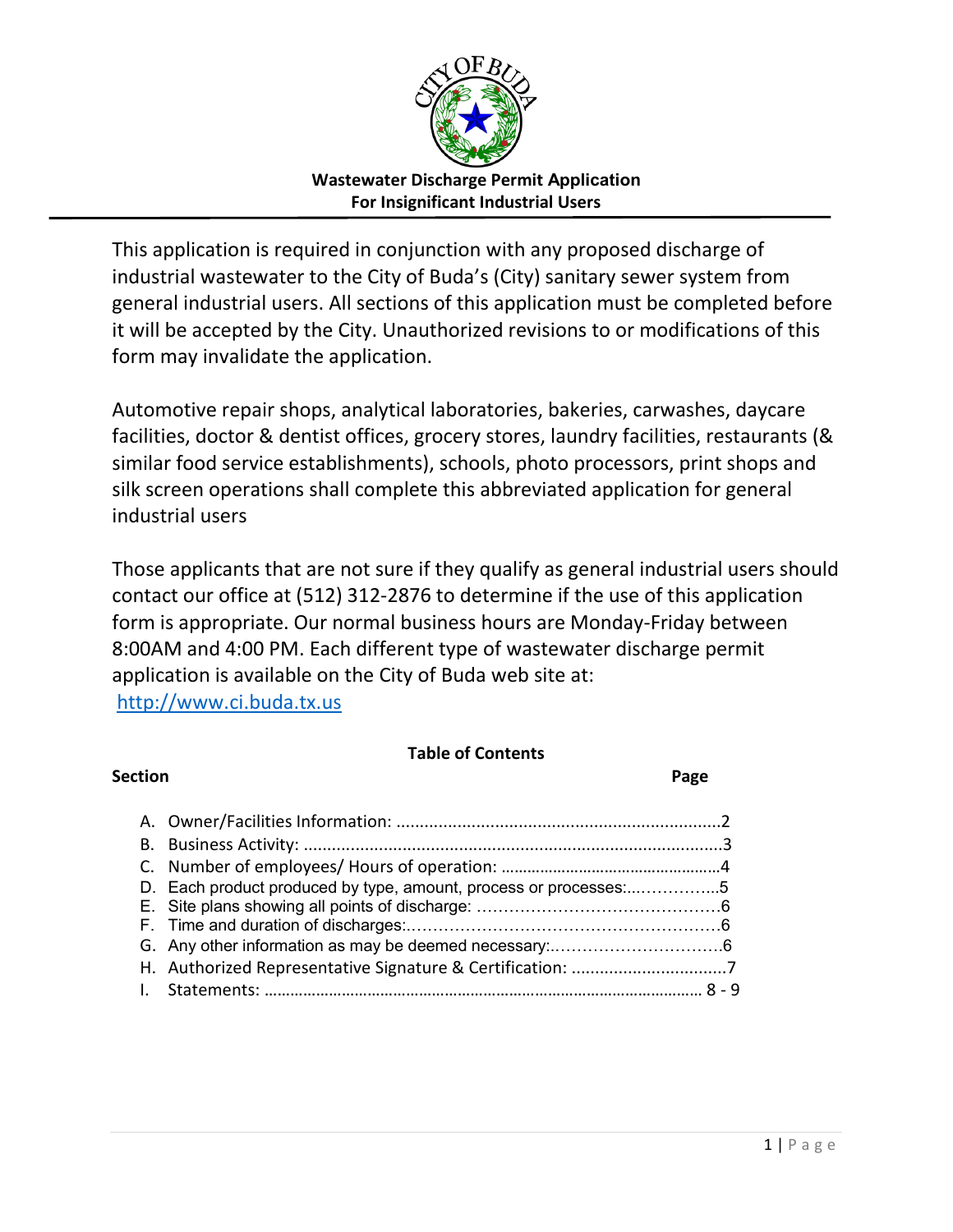

|                                                            | A. Owner / Facilities Information                                                                             |
|------------------------------------------------------------|---------------------------------------------------------------------------------------------------------------|
|                                                            | Name, address and phone number of owner of the facility seeking a Permit.                                     |
|                                                            |                                                                                                               |
|                                                            |                                                                                                               |
|                                                            |                                                                                                               |
|                                                            | Name, address and phone number of the facility seeking a Permit.                                              |
|                                                            |                                                                                                               |
|                                                            |                                                                                                               |
|                                                            |                                                                                                               |
| process and wastewater to be discharged from the facility; | Name, address and phone number of an authorized representative at the facility who is knowledgeable about the |
| Name/Authorized representative at the facility:            |                                                                                                               |
| Address/Authorized representative at the facility:         |                                                                                                               |
|                                                            |                                                                                                               |

\_\_\_\_\_\_\_\_\_\_\_\_\_\_\_\_\_\_\_\_\_\_\_\_\_\_\_\_\_\_\_\_\_\_\_\_\_\_\_\_\_\_\_\_\_\_\_\_\_\_\_\_\_\_\_\_\_\_\_\_\_\_\_

Phone#/Authorized representative at the facility: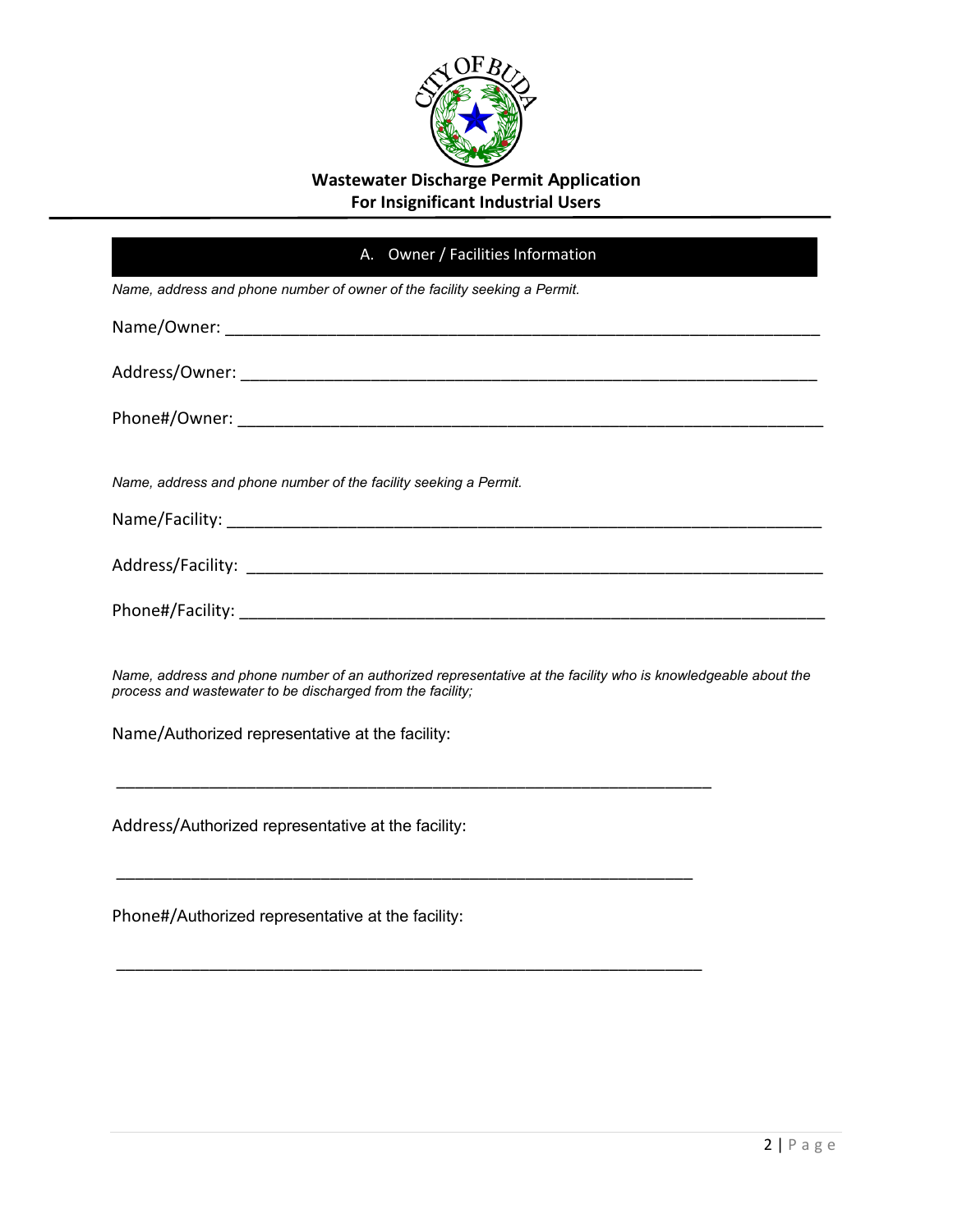

### B. Description of activities, facilities and plant processes on the premises,

Description of activities, facilities and plant processes on the premises:

*Including a list of all raw materials and chemicals used or stored at the facility which are, or could accidentally or intentionally be, discharged by the treatment plant;*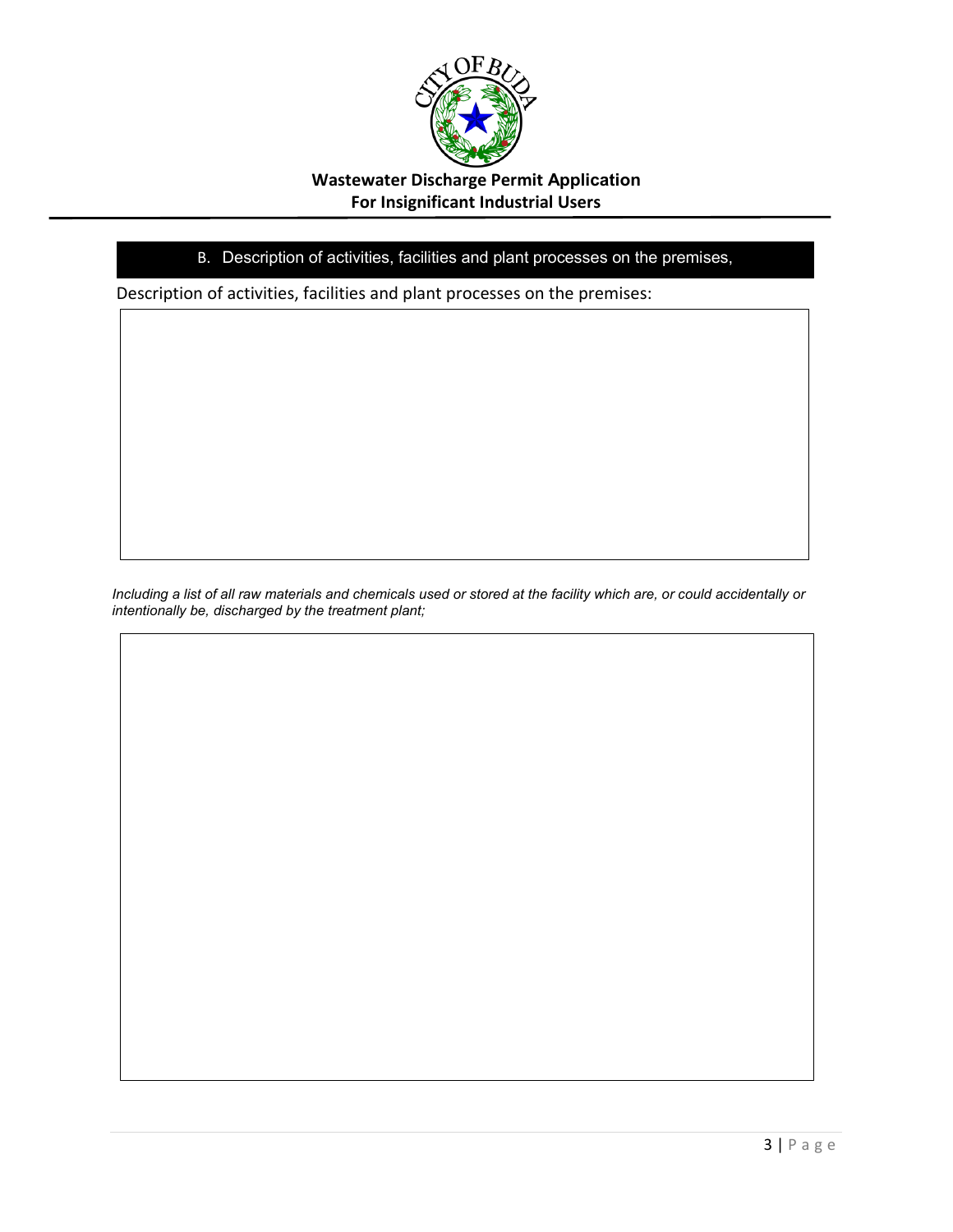

C. Number of employees, hours of operation and proposed or actual hours of operation;

Number of employees: \_\_\_\_\_\_\_\_\_\_\_\_\_\_\_\_\_\_\_\_\_\_\_\_\_\_\_\_\_\_\_\_\_\_\_\_\_\_\_\_\_\_\_\_\_\_\_\_\_\_\_\_\_\_\_\_

Hours of operation: **Example 2018** 

Actual hours of operation: \_\_\_\_\_\_\_\_\_\_\_\_\_\_\_\_\_\_\_\_\_\_\_\_\_\_\_\_\_\_\_\_\_\_\_\_\_\_\_\_\_\_\_\_\_\_\_\_\_\_\_\_\_\_

In the past year have there been any changes to the information on the Wastewater Discharge Permit Application on file.

□ No □ Yes

If yes please list changes below (i.e.: chemicals used, water use practices, etc)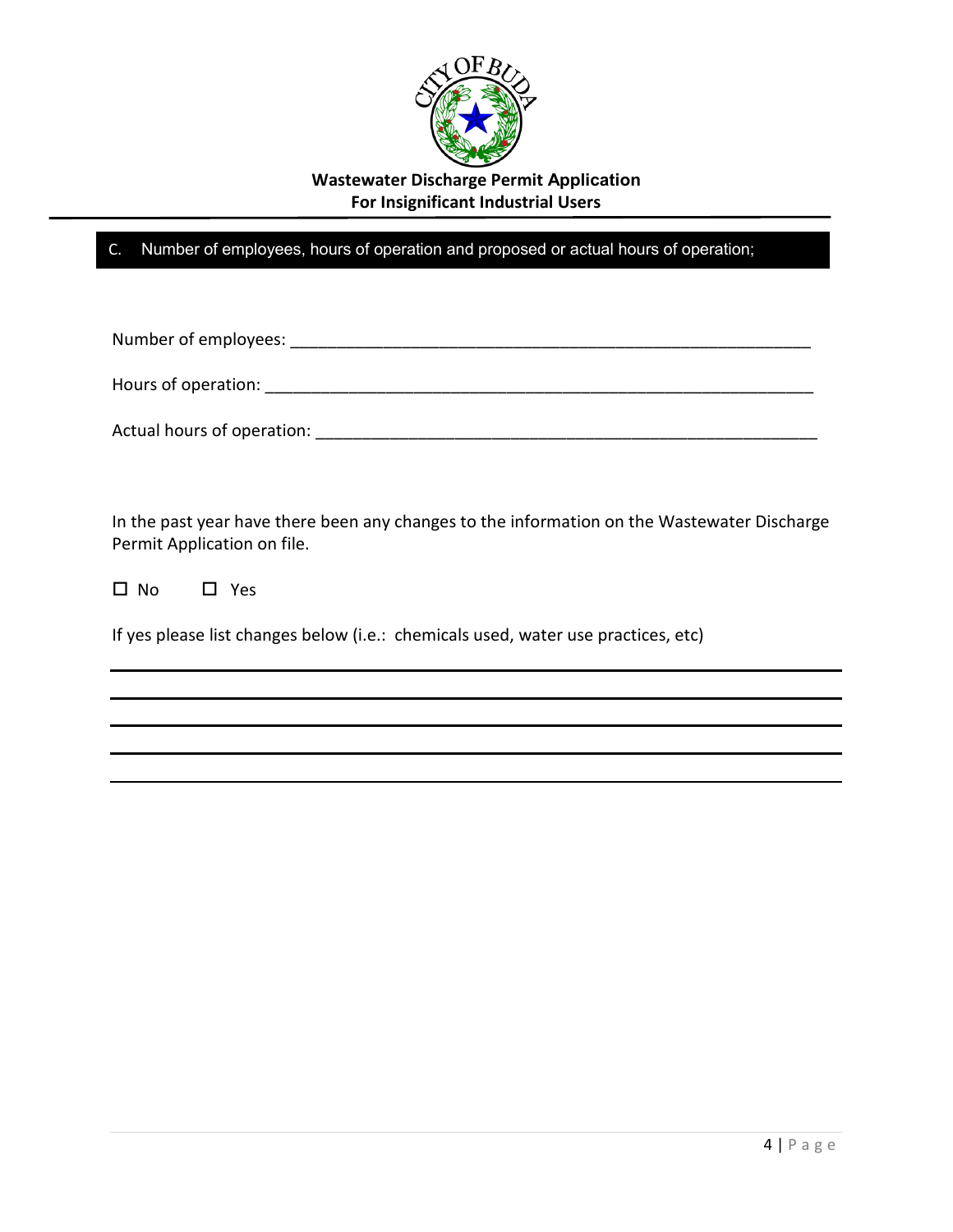

| Each product produced by type, amount, process or processes;<br>D. |        |                |
|--------------------------------------------------------------------|--------|----------------|
| <b>TYPE</b>                                                        | AMOUNT | <b>PROCESS</b> |
|                                                                    |        |                |
|                                                                    |        |                |
|                                                                    |        |                |
|                                                                    |        |                |
|                                                                    |        |                |
|                                                                    |        |                |
|                                                                    |        |                |
|                                                                    |        |                |
|                                                                    |        |                |
|                                                                    |        |                |
|                                                                    |        |                |
|                                                                    |        |                |
|                                                                    |        |                |
|                                                                    |        |                |
|                                                                    |        |                |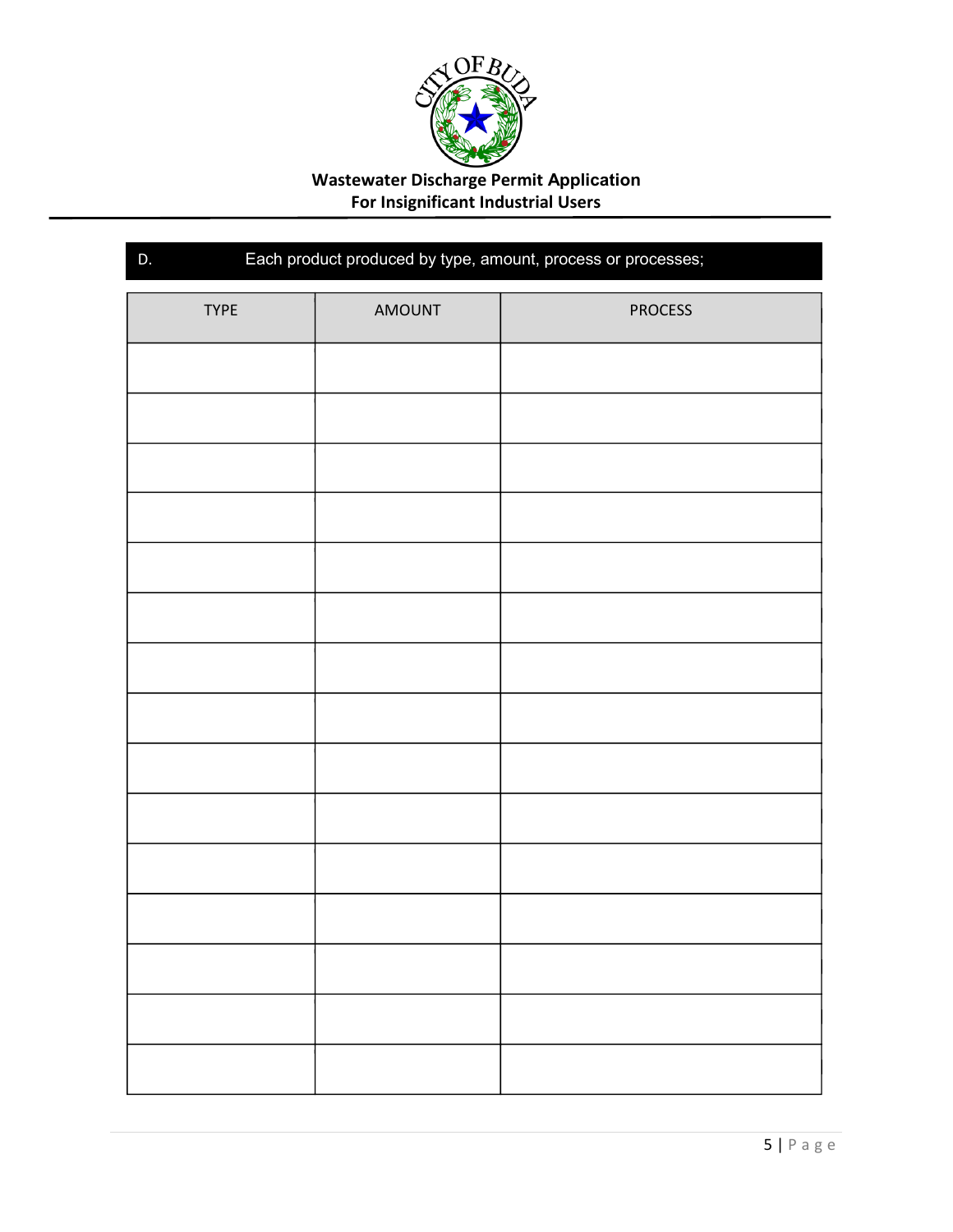

| if available.                                | E. Site plans showing all points of discharge and floor plans, mechanical and plumbing<br>plans, and details to show all sewers, floor drains and appurtenances by size and location, |
|----------------------------------------------|---------------------------------------------------------------------------------------------------------------------------------------------------------------------------------------|
| Plans attached:     Yes                      | <b>NO</b>                                                                                                                                                                             |
| F.                                           | Time and duration of discharges;                                                                                                                                                      |
|                                              |                                                                                                                                                                                       |
|                                              |                                                                                                                                                                                       |
| the wastewater discharge permit application. | G. Any other information as may be deemed necessary by the Superintendent to evaluate                                                                                                 |
|                                              |                                                                                                                                                                                       |
|                                              |                                                                                                                                                                                       |
|                                              |                                                                                                                                                                                       |
|                                              |                                                                                                                                                                                       |
|                                              |                                                                                                                                                                                       |
|                                              |                                                                                                                                                                                       |
|                                              |                                                                                                                                                                                       |
|                                              |                                                                                                                                                                                       |
|                                              |                                                                                                                                                                                       |
|                                              |                                                                                                                                                                                       |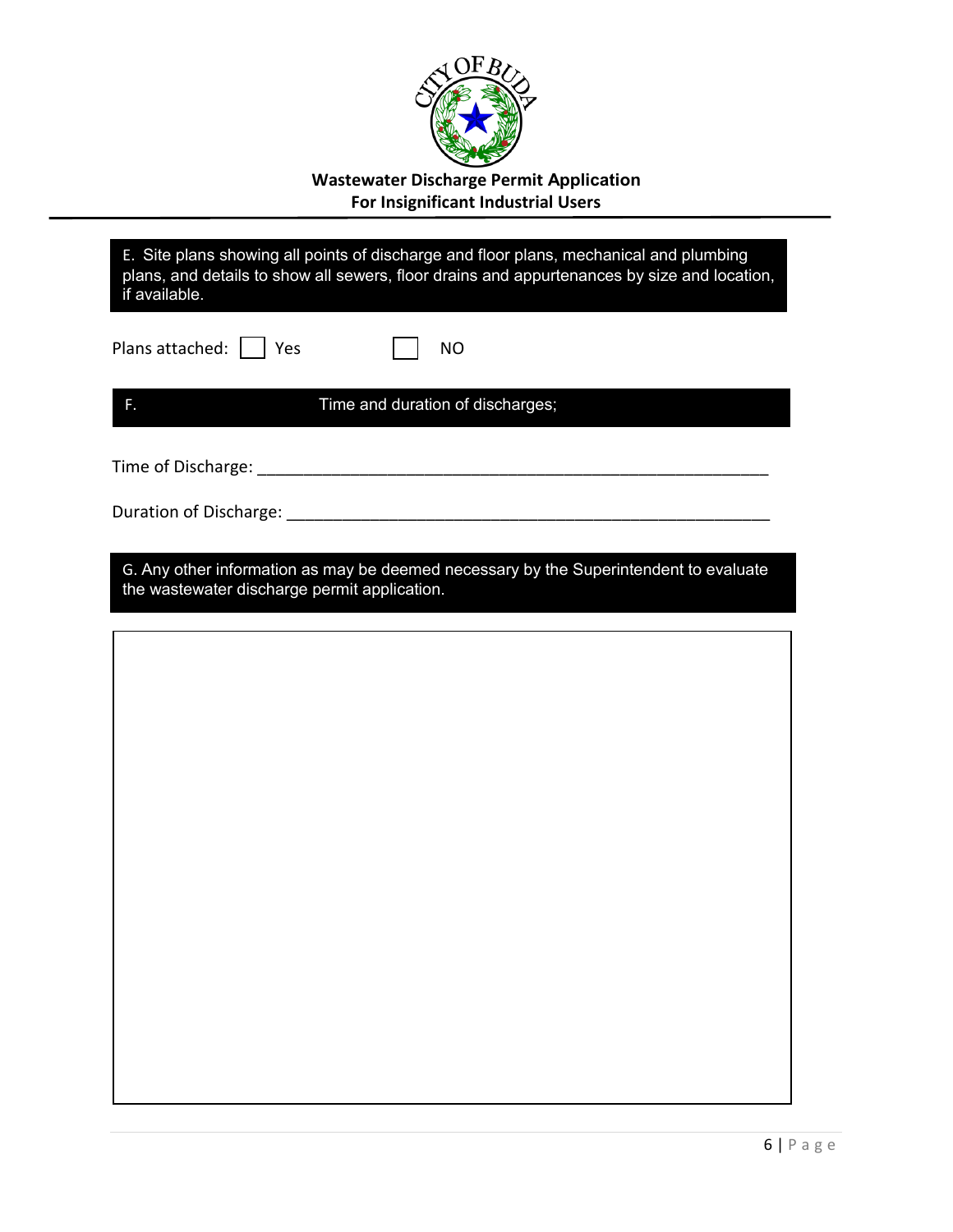

#### H. **Authorized Representative Signature & Certification**

The following certification statement must be signed by an authorized representative as the designated signatory authority for the facility. The authorized representative may be:

- a. A general partner or proprietor, if the industrial user submitting reports required by this permit is a partnership or sole proprietorship, respectively.
- b. A responsible corporate officer, if the industrial user submitting the reports required by this permit is a corporation. For the purposes of this section, a responsible corporate officer means:
	- 1.) A president, secretary, treasurer, or vice president of the corporation in charge of a principal business function, or any other person who performs similar policy- or decision-making functions for the corporation; or
	- 2.) The manager of one or more manufacturing, production, or operation facilities employing more than 250 persons or having gross annual sales or expenditures exceeding \$25 million (in second-quarter 1980 dollars), if authority to sign documents has been assigned to the manager in accordance with corporate procedures.
- c. By the director or highest official appointed or designated to oversee the operations of the facility, if the industrial user submitting reports required by this permit is a federal, state or local government entity or other institutional organization (i.e. churches, schools, non-profit agencies…etc.).

*I certify under penalty of law that this document and all attachments were prepared under my direction or supervision in accordance with a system designed to assure that qualified personnel properly gather and evaluate the information submitted. Based on my inquiry of the person or persons who manage the system, or those persons directly responsible for gathering the information, the information submitted is, to the best of my knowledge and belief, true, accurate, and complete. I am aware that there are significant penalties for submitting false information, including the possibility of fine and imprisonment for knowing violations.*

| <b>Printed Name:</b> |  |
|----------------------|--|
| Title:               |  |
| Signature Date:      |  |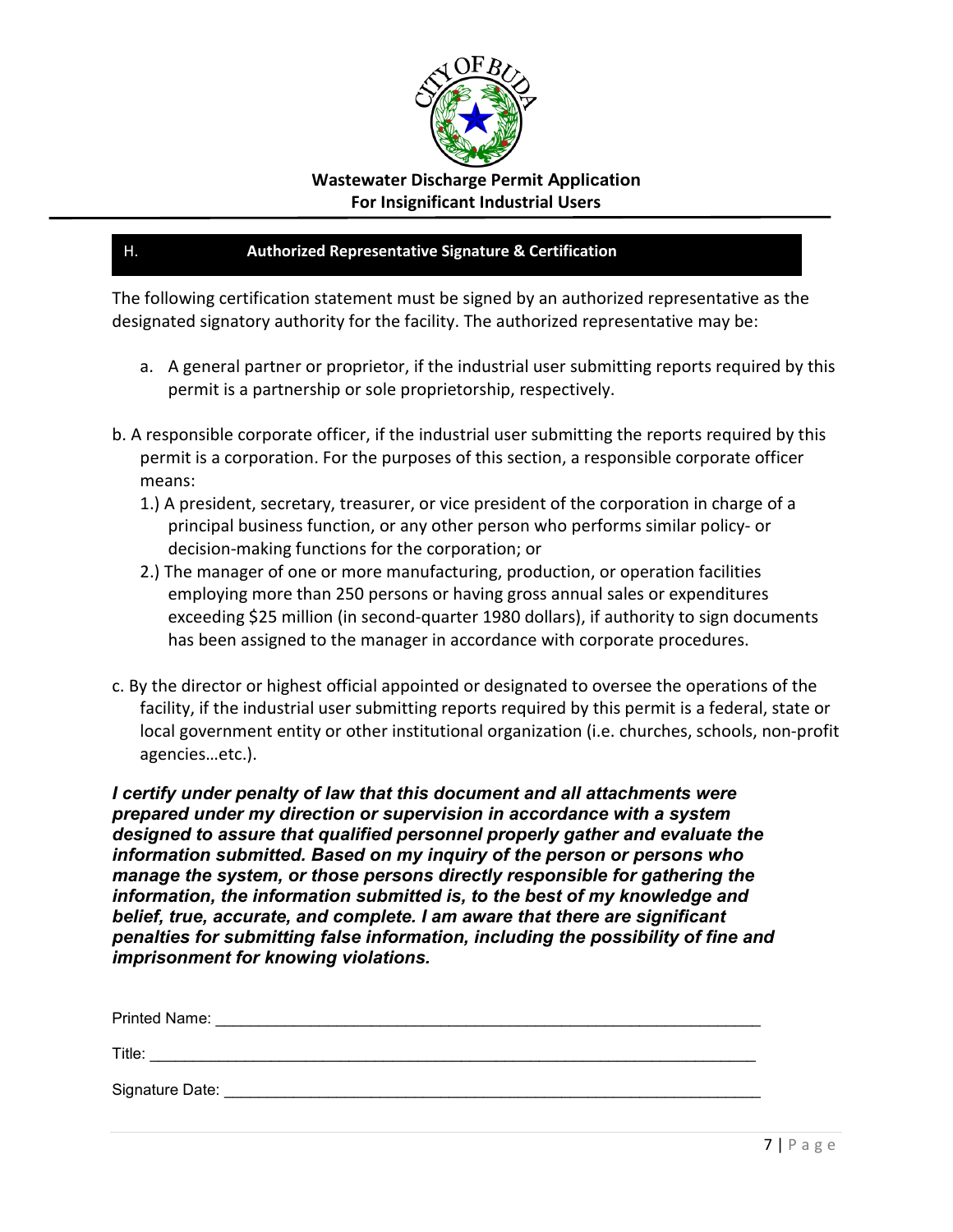

#### **I. Statements**

This Wastewater Discharge Permit is valid for a period of 1 year and is nontransferable without prior notification and formal approval by the council.

#### **Local limits**

The following pollutant limits are established to protect against pass-through and interference. No person shall discharge wastewater containing in excess of the following:

|            | <b>Instantaneous Maximum</b>     | <b>Maximum for 24-hour</b>     |
|------------|----------------------------------|--------------------------------|
|            | <b>Allowable Discharge Limit</b> | <b>Composite Sample (mg/l)</b> |
|            | (mg/l)                           |                                |
| Arsenic    | 0.05                             | 0.01                           |
| Barium     | 5.0                              | 1.0                            |
| <b>BOD</b> | 2,000                            | 1,000                          |
| Cadmium    | 0.7                              | 0.1                            |
| Chromium   | 5.0                              | 1.0                            |
| Copper     | 4.5                              | 1.0                            |
| Cyanide    | 2.0                              | 0.5                            |
| Lead       | 0.1                              | 0.02                           |
| Mercury    | 0.005                            | 0.002                          |
| Nickel     | 1.0                              | 0.2                            |
| O&G        | 400                              | 200                            |
| Selenium   | 0.4                              | 0.1                            |
| Silver     | 1.0                              | 0.2                            |
| <b>TSS</b> | 2,000                            | 1,000                          |
| Zinc       | 5.0                              | 1.0                            |
|            |                                  |                                |

#### **Sample collection**

Except as indicated as follows, a permit holder must collect wastewater samples using flow-proportional composite collection techniques. In the event flowproportional sampling is infeasible, the superintendent may authorize the use of time-proportional sampling or a minimum of four grab samples where the user demonstrates that this will provide a representative sample of the effluent being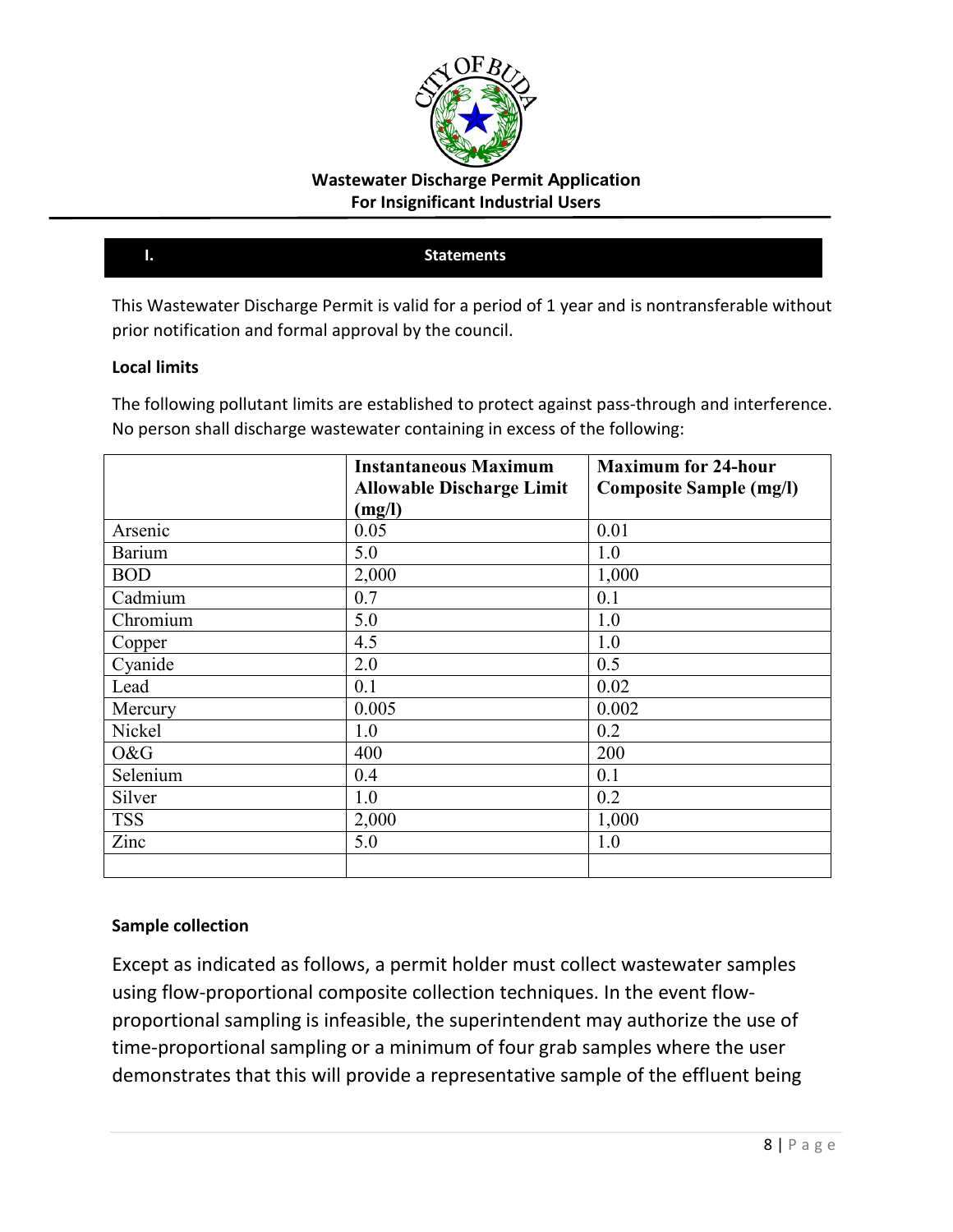

discharged. In addition, grab samples may be required to show compliance with instantaneous discharge limits. (Ordinance 940308, sec. 5.5, adopted 3/8/94)

### **Recordkeeping**

Users subject to the reporting requirements of this article shall retain, and make available for inspection and copying, all records of information obtained pursuant to any monitoring activities required by this article and any additional records of information obtained pursuant to monitoring activities undertaken by the user independent of such requirements. Records shall include the date, exact place, method and time of sampling and the name of persons(s) taking the samples; the dates analyses were performed; who performed the analyses; the analytical technique or method used; and the results of such analyses. These records shall remain available for a period of at least three years. (Ordinance 940308, sec. 5.7, adopted 3/8/94)

# **Fees**

(a) Application fee. Each application for an industrial waste discharge permit shall be accompanied by a fifty-dollar (\$65.00) nonrefundable fee.

# (b) Permit fee.

(1) An industrial waste discharge permit shall only be valid when a permit fee is paid to the city for an industrial establishment. Commercial establishments which discharge only conventional pollutants shall not be charged a fee.

(2) The industrial establishment permit fee shall be two hundred dollars (\$200.00) plus any expenses that the city shall reasonably incur in the process of evaluating, verifying and issuing the permit, including collection and analysis of samples and consulting services.